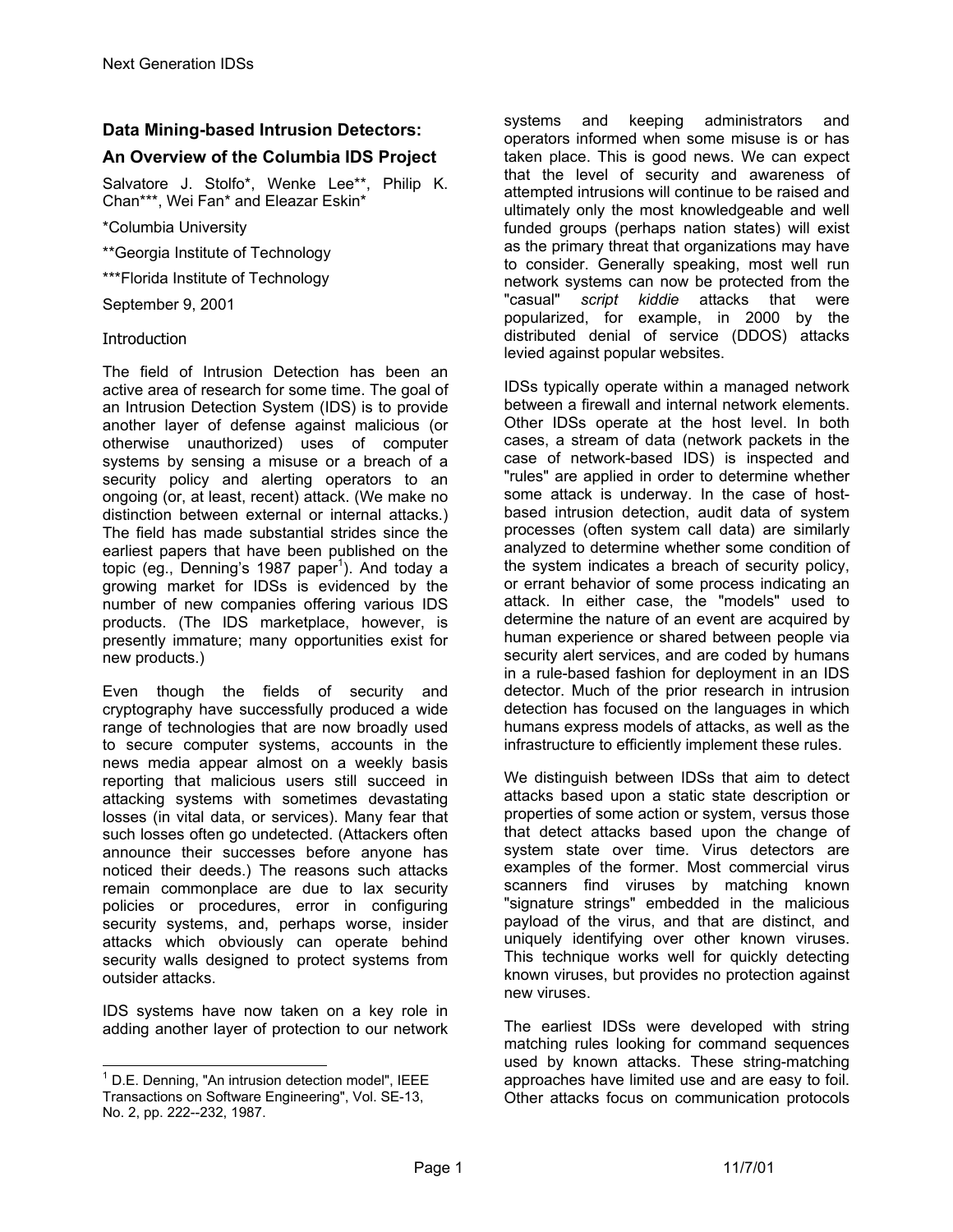(TCP/IP, for example) and seek to exploit vulnerabilities in specific protocol implementations. These more sophisticated attacks are dynamic in nature. Some current IDSs (Grids, STAT, etc.) that are based upon dynamic state changes provide a means for programmers to specify system state and changes of state as a means to detect illegal transitions indicative of known attacks.

This approach, however, relies upon human expertise, which is the current state of practice, and is a manual and error-prone development process involving the codification of incomplete "expert knowledge." This process is *reactive*. Models of an attack are hand-coded after an attack has been discovered and analyzed. Thus, systems are vulnerable to new attacks until a means of detecting and preventing them has been developed and widely deployed. IDSs are expensive and slow to develop. They are difficult to optimize according to local cost-benefit parameters, and ineffective in detecting novel attacks. New technologies are therefore needed to substantially improve the ability to generate detectors rapidly, with improved detection capabilities covering known attacks well and new attacks sufficiently well to provide better security at optimal cost.

# Cost-Sensitive Data Mining-Based IDSs

A team of researchers at Columbia University conceived of a new approach to intrusion detection based upon data mining of audit sources. Rather than hand coding IDS rules, a much more effective approach is to provide to IDS designers automated tools and techniques to analyze (raw) audit data, extract evidence (features) of an attack and that then automatically compute rules that detect attacks. The human expert would only be required to "label" the audit data to identity the data pertaining to the "misuse". The task of labeling audit data can be partially automated by simulators, or by running an (newly discovered or known) exploit in a "sand box" laboratory environment separated from online operational systems.

Under DARPA support, the Columbia team developed a novel system for rapid development and deployment of effective and cost-sensitive IDSs. Our system automates *feature construction,* the critical step in building effective misuse and anomaly detection models, by analyzing the patterns of normal and intrusion activities

computed from audit data. Detection models are constructed automatically using *cost-sensitive* machine learning algorithms to achieve optimal performance using given (and often site-specific) cost metrics. The system finds the clusters of attack signatures and normal profiles and accordingly constructs one *light-weight model* for each cluster to maximize the utility of each model. A dynamically configurable group of such lightweight models can be very effective and efficient, and resilient to attacks launched against the IDS itself. The detection models can be rapidly deployed through automatic conversion to *efficient real-time modules* of fielded IDSs.

The approach of "cost sensitive" data mining in particular was proposed to DARPA and funded. The notion of cost-sensitivity is new to the field of IDS and conceived by researchers at Columbia. For years, researchers in IDS have considered any misuse of a system equally as bad as any other. However, different attacks incur different costs for different victims, and the Columbia team has created a framework for modeling these costs. For example, some attacks may be annoying but incur no damage. Others may disable an entire network of mission-critical computers. Clearly, these two classes of attacks have varying *damage costs*. Likewise, some attacks may reveal themselves in a trivial fashion, and hence are very easy to detect. Such attacks may be revealed by simply inspecting header information in network packets, and thus are cheap to detect. Other attacks may be conducted over long periods of time and require an expensive archive of data held in memory for successful detection. In such cases, different attacks have different *operational costs.*

What is particularly important in this context is that from site to site and network to network, each facility must determine the relative costs and inherent value of the elements and services they wish to protect. Hence, a "one size fits all" strategy to field effective IDSs is simply not warranted. The Columbia team built a facility that generates models of attacks based upon sitespecific cost models. Hence, each IDS installed at a site is cost-optimized to that site, automatically.

Over the course of several years of research and development, the Columbia team has built a data mining facility applied to intrusion detection that has demonstrated the utility of applying automated tools to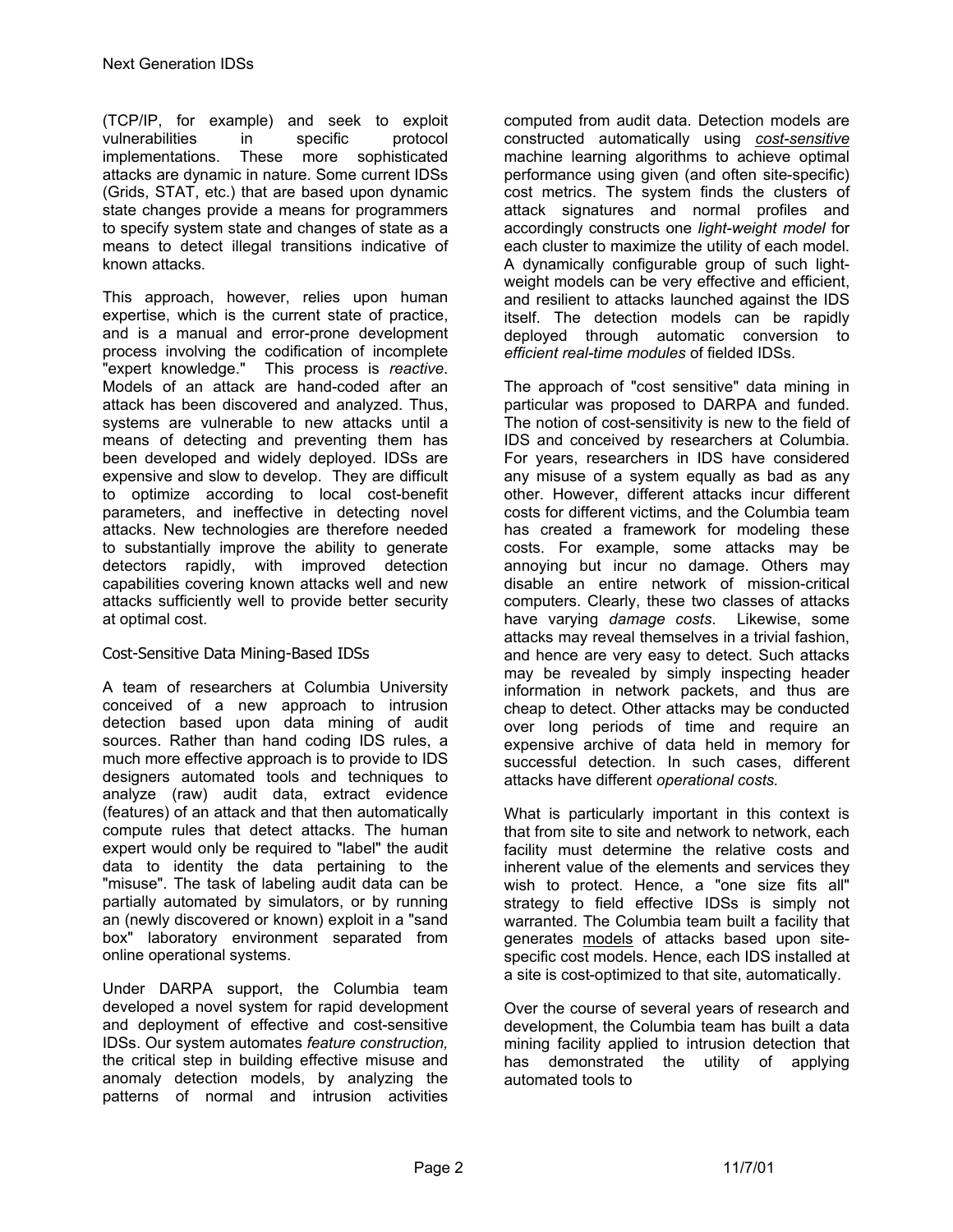- •gather data (observations of system behavior provided for example by commercially available products as well as systems developed at Columbia) in an RDBMs data warehouse,
- •analyze data to identify useful (measurable) features to form the basis of a sensor,
- •define the costs associated with the observable features and the services and systems being protected,
- •automatically compute cost-effective models of known attacks and normal system behavior to build an effective detector for both known misuses and anomalous events, and
- •deploy those models into a functioning detector (via a compiler).

This line of work has led to new developments that extend intrusion detection into another generation of systems which can better protect our critical infrastructure of complex computer networks.

### Core Sensors for Audit Data

It is useful to think of the behavior of some system or object as the "Volume" and "Velocity" of certain primitive operations and their contents, performed by and with the objects of the system. To complete this metaphor, the hard part is determining what the objects and operations are, and what can be efficiently and accurately observed of those objects and their behaviors over time.

A data mining approach provides an environment in which this activity can be greatly improved and partially automated to develop IDSs in a more cost-effective manner. It also provides a huge advantage in developing a new class of models to detect new attacks before they have been discovered by human experts. This is the second important contribution of this work.

The core technologies developed at Columbia can be applied to any environment in which audit data can be gathered from some host or network using any suitable commercially available or open source system. For example, Solaris Unix (an OS from Sun Microsystems) includes BSM, a Basic Security Module that logs system process execution data, which may be one source of data that may be gathered. One can also utilize Network Flight Recorder, a commercial network monitoring system that includes a network packet sniffing engine with a high-level language for interpreting network packet data. In some cases

we have built our own auditing facilities. We developed a set of "BAM's", Basic Auditing Modules, that provide the same utility for Windows platforms as Sun's BSM. Thus, our technology allows multiple platforms and alternative data sources to be conveniently gathered for subsequent analysis, all timecorrelated, to provide alternative views of the operation of a complex network system.

One may also wish to inspect the behavior of a system's file subsystem. Toward this end, we developed a suite of " wrappers" for files and system processes which inspect and trace all accesses to and from a file or process. This too can be a useful source of audit data to model at the host level.

It is important that all of the distributed elements in a network are able to communicate and exchange data, especially with a centralized archive. We have thus developed an XML-based interchange language for all IDS elements to communicate. DARPA sponsored work to develop CIDF, the Common Intrusion Detection Framework, which has since been subsumed by work of the Internet Engineering Task Force. The IETF has recently proposed such a standard based upon XML, the Intrusion Detection Message Exchange Format (IDMEF). Our particular implementation conforms to the IDMEF standard and allows any IDS to be "plugged in" to our infrastructure with relative ease.

#### Feature Construction for Cost-sensitive Misuse **Detection**

Using raw system-level data (from either a host or a network), one can compute "features" that are the subject matter of models to detect various events that indicate attacks. (For example, the *frequency of service requests* by some source IP address is a *statistical feature* that may be extracted from network packet audit data. If the number of such requests made per second is very high, that event may indicate that a denial of service attack is underway.)

One component of the work at Columbia performed as part of a Ph.D. thesis was the development of data mining algorithms that propose useful feature sets for modeling attacks. The "MADAM/ID" system, which has now been widely distributed via the Internet, consists of two sets of data mining facilities. Raw audit data is analyzed by a variant of the well known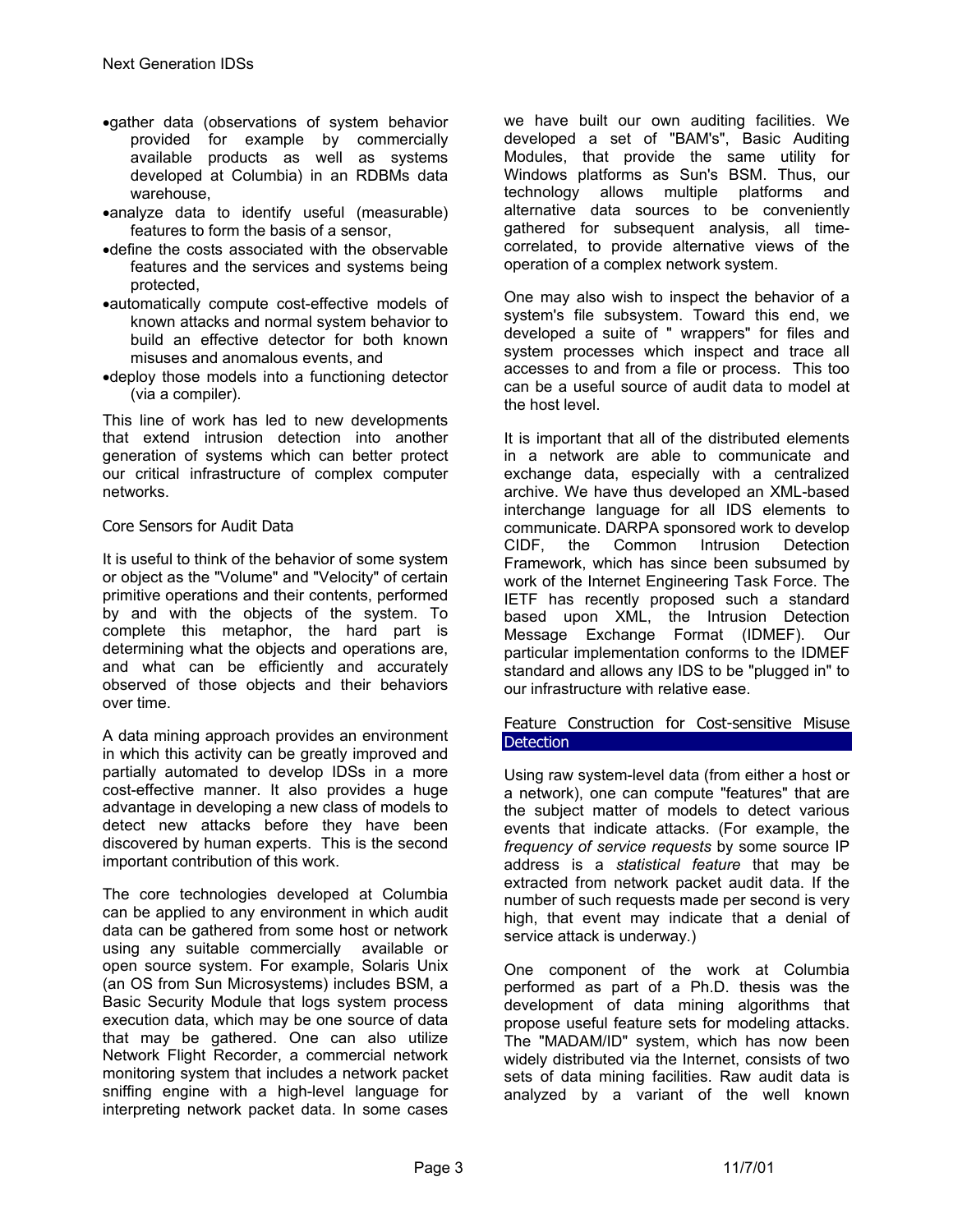association rules algorithm in order to determine static features of attack data that do not appear in otherwise normal data. Sequential data (for example, network events that occur frequently together) can be determined by the frequent episodes algorithm. Both of these algorithms were developed and packaged as a utility to analyze audit data in order to determine a good set of features to use for generation of a misuse detection model.

### Optimized Rule Models for Fast Run Time **Evaluation**

Once such a set of features have been determined, the next step is to apply a standard machine learning algorithm in order to generate specific models that distinguish normal activity from attacks, and possibly the class of attack. It is often very important to know not only that an attack has occurred, but what the attack is in order to asses its potential damage. Some attacks, for example *port scanning,* are used to gather information, but cause no harm. *Buffer overflow* attacks, however, can provide the attacker with administrator access to the victim's systems. Distinguishing among different types of attacks is thus made possible by computing a classifier over the data extracted and derived from the audit sources.

In the earliest work done at Columbia, a machine learning algorithm, RIPPER (a standard rule- based machine learning algorithm developed at ATT research), was used to compute rule-based models for detecting attacks. Aside from being efficient, RIPPER rules are easy for humans to read and understand, and even easier to compile into a deployable detector. Thus, one of the other core technologies developed by the Columbia team is a translator that converts a RIPPER rule set for detecting attacks into a format suitable for use by NFR.

The compilation process aims to generate rule sets that are optimized for real time performance. This is accomplished in two ways.

First, the Columbia team created a variant of RIPPER, a cost-sensitive variant of the standard rule learning algorithm, that takes into account the cost of features when generating rule models. Cost-sensitive machine learning has been an area of research for some time with many exemplar learning tasks drawn from medical diagnosis where the costs of features (laboratory

tests, biopsies, etc.) clearly have widely varying costs. There are many ways to devise a costsensitive learning algorithm and Columbia researchers have experimented with and demonstrated several, including a variety of boosting methods. Boosting algorithms aim to reduce the misclassification error rate of a model by altering its training set. A specific algorithm, called AdaCost was developed to boost the performance of a model by minimizing the misclassification *cost* of a model over its training set. The cost model will bias the learning algorithm to compute a classifier with a number of cheaper feature tests rather than another that is perhaps more accurate but also more costly.

The second means of generating efficient rule models for real-time performance is by partitioning and scheduling feature computations intelligently. Certain features require much more computation than others, and should be avoided, if possible, to maintain system throughput without compromising system security. (IDSs contribute to system overheads which reduce computational resources devoted to providing services.) The cost models that declare the relative operational costs of features are used to derive estimates at compile time of the costs of the rule models that detect attacks at run time. Methods were explored in a Ph.D. thesis at Columbia to do this effectively. Recently a fully functional system has been completed that implements a strategy that schedules the rule model evaluation by partitioning "cheap" feature computations and expensive feature computations among two or more computers, a front end evaluator and a back end evaluator. The goal is to reduce the total overhead of running an IDS, and to minimize the IDS's response time in order to detect attacks as quickly as possible and avoid additional damage cost.

This mechanism provides an opportunity and means of repartitioning the computation at run time based upon observations about the run time performance of the operational IDS. (This latter work is the subject matter of the research activities of a former Columbia Ph.D. student, now at NC State and collaborator on the DARPA funded project.) This has become a crucial desideratum. It has recently been observed that some attackers have levied attacks against IDSs! By overwhelming an IDS with a large number of known attack signatures, the IDS becomes essentially ineffective. Thus, IDSs themselves need to be observed and protected. One means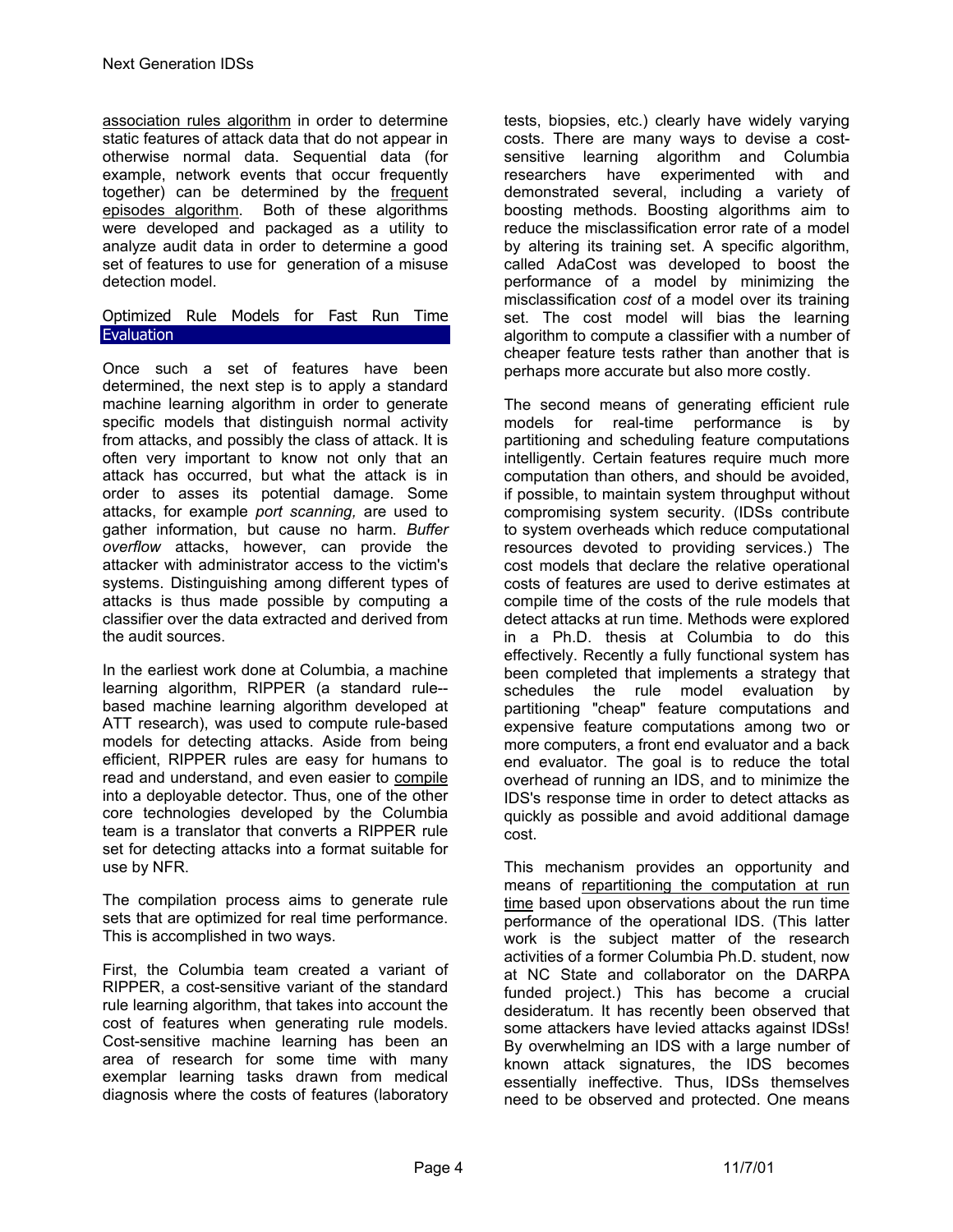of accomplishing this is to build in a cost model for IDSs (i.e. their operational costs are a key feature to model) which may vary dynamically at run time and thus vary the IDS computation to maintain throughputs. This is likely the only means of preventing an IDS from being overwhelmed and surviving a "Denial of Sensor" attack.

This completes the loop. From (labeled) audit data to feature extraction, and from model building to deployment into a functioning misuse detector. The entire set of technologies described thus far is part of an infrastructure we have come to call JUDGE.

Subsequent work has extended this framework in several ways. In one case, we needed a method to update deployed models rapidly, without the time consuming process of completely retraining a misuse detection model. Furthermore, misuse models only detect what is known, not what is new. Hence, the new data mining approach to intrusion detection is to extend and upgrade detectors to deal with the case of anomaly detection for new attacks. For this case, we developed a new class of models based upon probability theory. Experimentation showed that combining both misuse detection models with anomaly detection models creates a detector that senses known attacks and alerts operators to potential new attacks that were previously undetectable. First, we briefly describe updating an existing deployed model with a new model for a specific new attack that has been recently discovered. Then we describe approaches to anomaly detection.

Updating Misuse Detectors - Agility

Attackers are constantly developing new attacks that go undetected for long periods of time before being discovered by a human and incorporated into hand-crafted IDSs. Intrusion detection systems need to be agile. They need to efficiently and accurately adapt to incorporate new knowledge about previously unseen but newly discovered attacks. This task can be accomplished either by hand coding new attack patterns as rules and inserting into existing models which are then broadly distributed, or by some automatic means of learning about new attacks and incorporating this knowledge into existing deployed models.

To do the latter, one may add new labeled data to the archived training data used in developing the existing IDS model, and then re-computing the misuse detection model from scratch. This is expensive and slow.

The Columbia team built upon the earlier work on multiple model based systems (the JAM project that investigated fraud in e-commerce). The team developed algorithms for an "ensemble-based'" method to efficiently learn a light-weight model from audit data of new attack patterns that is then "attached" to an existing previously learned model by a decision rule system. Several configurations varying in the form of the underlying model and decision rules have been developed and tested under simulation.

The method first converts an existing IDS misuse model to a combined misuse and anomaly detection model. This is accomplished by injecting "artificial anomalies" into the training data used to create the first misuse detection model. The outcome of this DBA2, or Distribution-Based Artificial Anomaly, generation algorithm is a detector that can predict when a network connection is a known intrusion, an apparent "normal" connection, or an anomalous connection. In the latter case, a new rule is learned specifically for the newly discovered attack, which can be consulted by the detector during future analysis.

The training cost of this method is significantly less than re-training a monolithic model from both new and old training data. Empirical studies of simulations over audit data supplied by DARPA show that our ensemble-based method produces models that has accuracy comparable to a monolithic detector, but the model generation time is on the order of 150 times faster. This quick learning time provides an opportunity to deploy new models rapidly, which can be replaced later with an updated and better monolithic model as time and resources permit.

# Anomaly Detection - New Attacks

As mentioned, many IDSs rely upon human expertise and the codification of expert knowledge about "known" attacks. These are malicious attacks that someone has noticed, analyzed, and reported to a large community of computer scientists in order to develop a "rule" that can detect that activity. (For example, an IDS developer may write the rule: if a server sees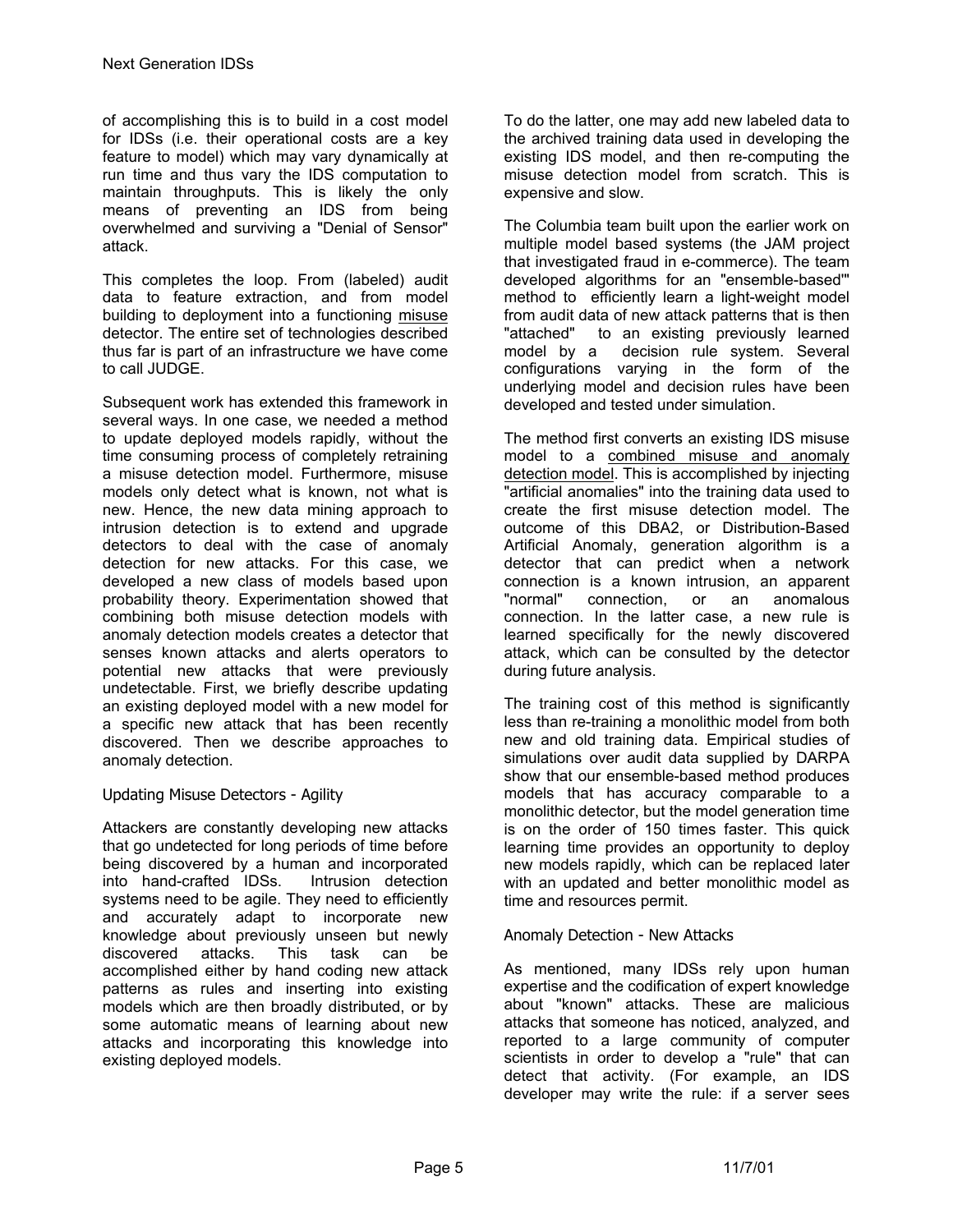more than 10 requests for a specific service within 10 milliseconds from the same IP address, then a denial of service attack is underway.) Thus, IDSs behave much like commercial virus detection systems. They are very good at detecting known attacks (if they have been updated), but entirely useless in detecting "new" attacks that have not yet been seen by expert observers. They may simply not have the required "signature rules" to detect an attack.

Data mining based intrusion detection provides an opportunity to learn a "generalized" model of an attack (or class of similar attacks) that may detect new, unseen attacks, which are variants of known exploits. Hence, we view intrusion detection as a "statistical pattern recognition" problem, rather than a "signature matching" problem. This new view provides an opportunity to develop a new class of models that may now be employed to protect our critical systems.

Viewed as a statistical pattern recognition problem, we need not only concern ourselves with computing effective misuse models for known attacks, but as well we may compute models of normal system behavior in order to detect "out of model anomalies." Thus, our data mining approach provides the only hope of computing anomaly detectors that cast a wider net of protection over complex systems. (To make the point clearer, imagine asking a system administrator to write down rules that describe normal system behavior for a network of more than 100 computers!)

For this purpose, the Columbia team has been investigating and developing various probabilistic modeling techniques for normal system operation that (a) learn continuously under the assumption of noisy data (adaptive learning) and (b) optimize models for the best possible performance (dynamic window modeling) specific to the system being protected. Similar to the case of costsensitive modeling for misuse detection, one system's model of normal must clearly be abnormal for other differing network environments. By first principles, one must therefore learn over time what *is* normal for a specific network. It should be evident that the "normal behavior" we wish to model is statistical in nature.

### Adaptive Learning of Anomalies - Learning under noise

It has been observed that training a data miningbased IDS requires labeled data that is noise free (i.e. it is known that the data contains *only* normal events and *correctly* labeled intrusion data). This means that in order to compute a model of a known attack, one needs to present data of the attack, labeled as such, and data that is normal in order to compute a "rule" that distinguishes the two classes. Such data is hard to produce (although we have built a facility to generate such data in our laboratory using the SIMNET network data simulation and generator from MIT Lincoln Labs). And, when training a system to compute a model of normal behavior, one may not be certain that the system's operation being audited is entirely normal, i.e. attacks may appear in the data during training without the learning supervisor knowing that it is there. Hence, a statistical model trained in this fashion may model an attack as "normal!" An algorithm has been developed that provides a means of solving this problem by assuming the source of the data originates from two distributions.

We use a probabilistic modeling technique to model anomalies. We use a mixture model technique that assumes there are two cases for each datum. With some probability p, a datum is assumed to have been generated by a majority distribution (normal), while with probability (1-p), the datum is assumed to have originated from a minority distribution (anomaly). Under this probabilistic model, one can then test an unknown datum to determine the likelihood of which distribution it belongs to. Hence, whether it is normal or not.

Interestingly, this technique can be applied to any audit data source, at the network level or at the host level. And this approach can operate continuously in real-time environments.

As a system in use is audited, the real time data stream is first tested by the probabilistic model (after, of course, being tested by the misuse models). If that data is deemed "normal", then it may be used in real time. A model of system behavior is therefore continuously updated to hone the accuracy of the predicted likelihood of normalcy of unknown data.

Dynamic Window Sizes for Host-based IDS building better models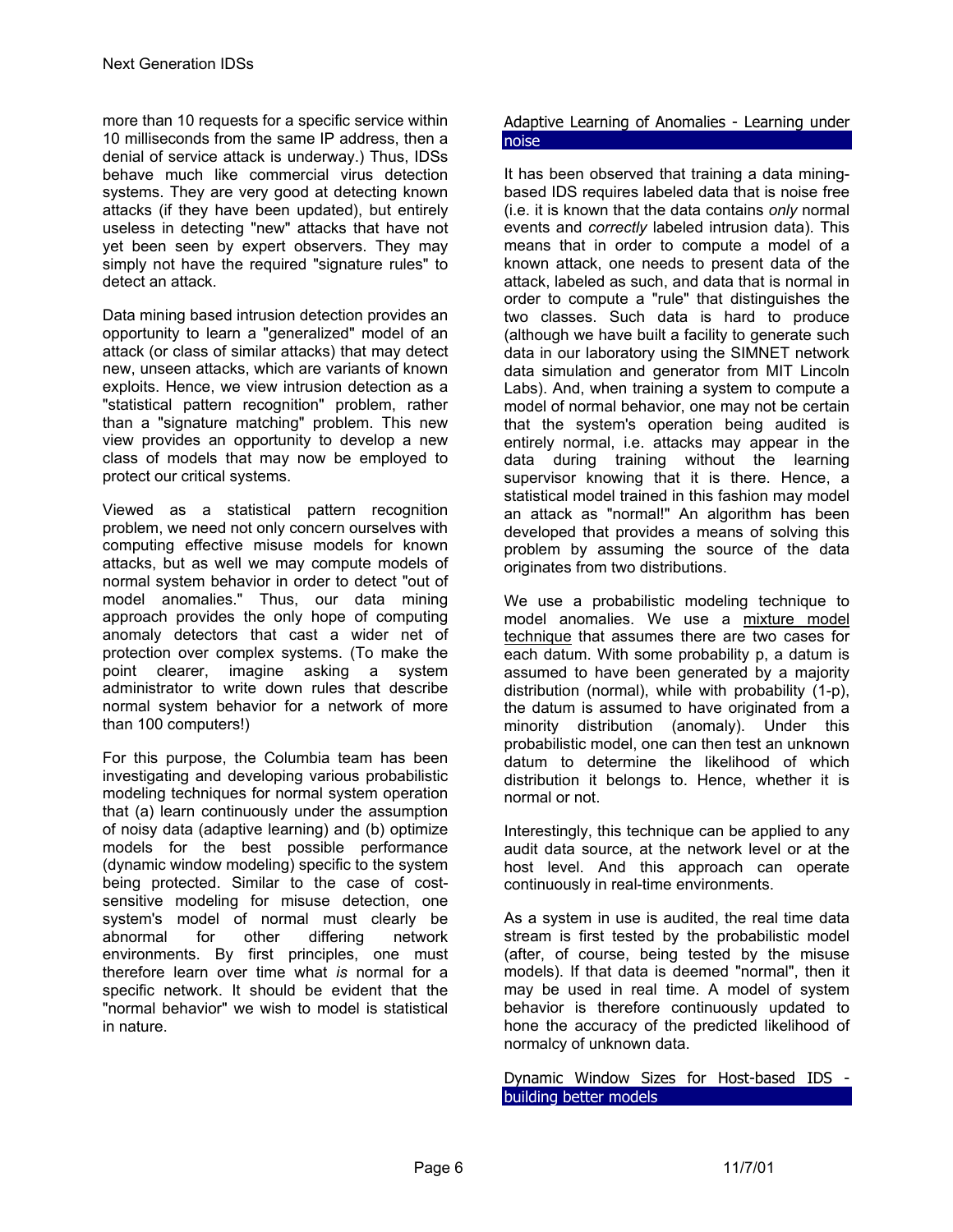In some cases, the audit data we are dealing with is sequential in nature. For example, for hostbased intrusion detection, one may wish to model normal program or utility behavior as a function of the sequence of operating system calls typically used during normal operation.

Previous work on host-based IDS has shown the utility of modeling normal system call sequences. By gathering traces of system calls of some program or system utility under normal operation, one can model these normal traces in order to produce an anomaly detector. After training a model of normal sequences, one can detect abnormal execution patterns if they do not fit the model. This approach has been demonstrated for the s*endmail* facility of Unix-based platforms by Stephanie Forrest's group at UNM.

The earliest work on modeling sequences of system calls used a technique that is ad hoc and has met with limited success. There are several reasons for this; however, the most notable reason is the limited amount of information extracted from the system call sequences that have been analyzed. One of the most limiting aspects of this work has been the reliance upon *fixed window size* modeling. This means that models are built by extracting a static number of consecutive systems calls from a trace (the length of this static sequence is the "window size"), and simply storing those subsequences in what is called a "normal database." Researchers were quick to note that this was a trivial example of "ngram" modeling, which is popular in a variety of fields, such as information retrieval, which aims to analyze and model text based data.

The work performed at Columbia by a Graduate Research Assistant extended this to probabilistic models over sequences of varying window size. Hence, rather than modeling sequences of fixed size, the approach developed at Columbia modeled normal system call sequences using a probabilistic-based model (called Sparse Markov Transducers, or SMT's) over dynamic window sizes passed over the training data. The approach extracts much more useful information from the system traces leading to better anomaly detectors with higher accuracy and lower error rate. The modeling technique has been released as an Open Source utility and is available from our group's website. Interestingly, the method has also been applied to sequence analysis problems in genomics.

Correlation of Multiple Sensors and Detectors

It is not sensible to assume that a single sensor and detector can accurately catch all possible attacks levied against a complex network system. In a distributed environment, one will likely develop multiple sensors, operating among a variety of different computational sites, each specialized for different purposes (e.g., a host based detector for one platform, such as Windows, interoperating with a network-level detector for TCP/IP connections). Thus, many detectors may broadcast alerts at different times about attacks whose behavior may be sensed and detected differently.

Note that there is little intellectual difference between a purposeful attack that damages or disables a network component (for example, halting a router), and a *fault* that disables a network component (for example, a failed power supply within the router). The field of network management has studied and developed a large body of technologies that help operators manage networks under various real time faults. (Indeed, it is sensible to assume that intrusion detection will ultimately become a component feature of standard network management products.) Faults need to be detected, and this is accomplished by observing system events among a large collection of distributed components. These observable events must be correlated to improve detection coverage while reducing the potential for an overwhelming number of alarms.

Event correlation, as applied to network management and distributed computing, deals with finding the source of a node or service failure, where such failures may cause cascading alarms that might mask the source of the problem. Given a set of symptoms, one must infer the underlying cause of the problem. This is an inherently complex task; in a complex network, nodes may mask the output of other nodes, and typical networks change rapidly as new network components are added or retired. It also involves outside knowledge about the network topology, configuration, and sources of events (e.g., the relationship among the different event sources).

Approaches to this problem involve correlating a model-based or rule-based approach to capture relationships among events. In all approaches, the objective is to reduce the amount of audit data and to identify the source event. The techniques that have been developed at Columbia, and more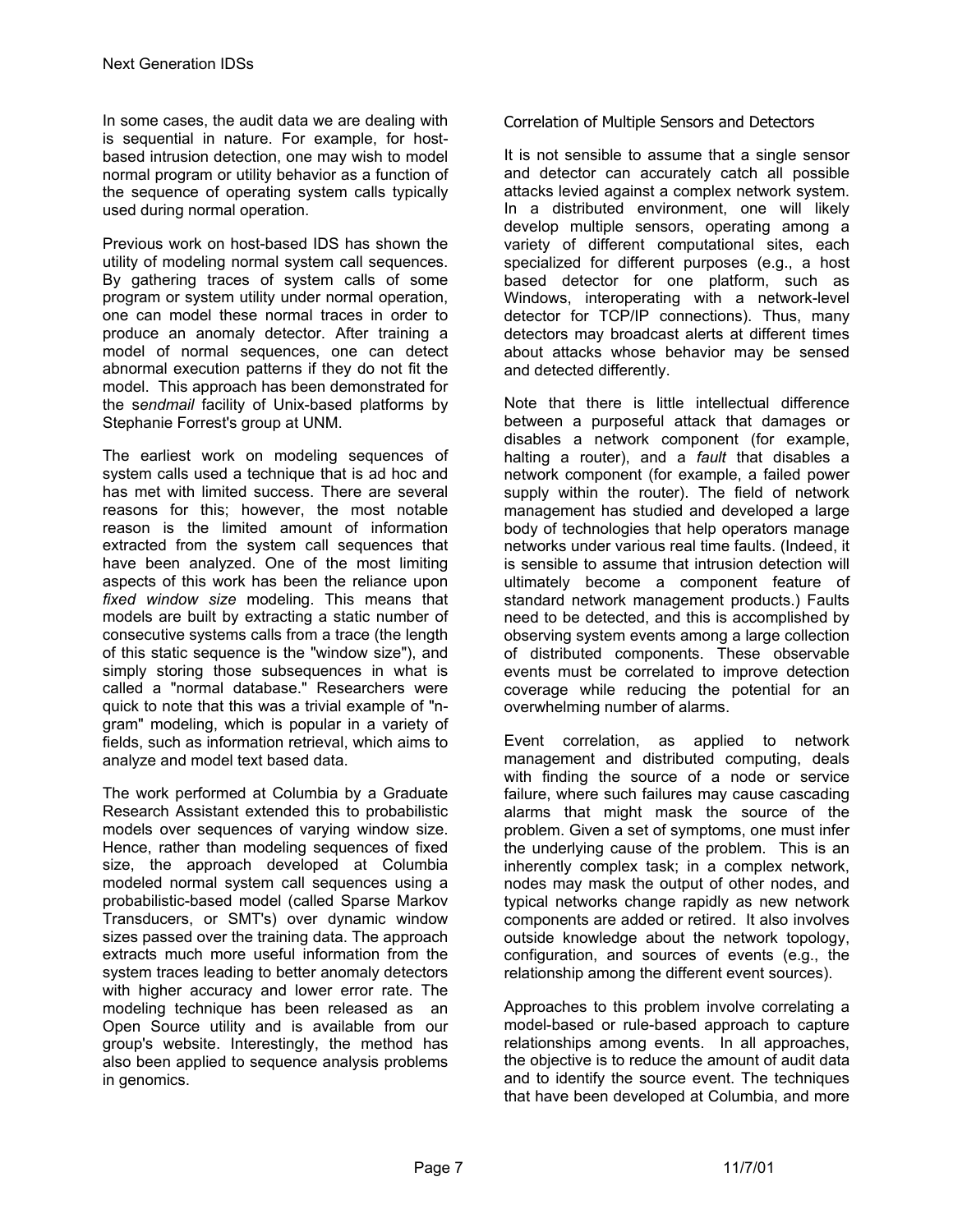generally in the area of network management, may of course be applied to the case of intrusion detection.

In intrusion detection, the amount of event information that is gathered by multiple sensors can overwhelm an analysis engine. Correlating events and using robust modeling techniques, such as a mixture model approach (that we have applied in the anomaly detection case), greatly reduces the amount of information that is needed to a point where it can become manageable.

Work is now underway to develop a probabilistic model of event correlation that seeks to correlate multiple sources of information from multiple sensors to improve overall intrusion detection rates. New and positive results are expected.

### Data Mining for Virus Detection

As alluded to in the introduction of this document, data mining may also be applied to virus detection by analyzing and generalizing over static properties of programs, rather than the dynamic behavior of a system under attack. The team at Columbia gathered thousands of "published" viruses from various sources on the Internet (that are detectable by current signature-based commercial virus scanners) and applied data mining techniques to successfully generate models for detection.

Features are first extracted from virus programs using standard tools revealing the set of library calls used by the virus program, the binary code sequences of the program, and the set of "printable strings" embedded in the payload of the virus. A probabilistic model is then computed over training sets with viruses and normal programs using one of the simplest of modeling algorithms, the Naïve Bayes algorithm. The resultant experimental tests have demonstrated that this approach is indeed successful; it is able to detect viruses previously unseen by the model. Further development is under way to extend the set of features that are used in modeling virus programs, as well as in the particulars of the probabilistic model itself. For example, the dynamic window size technique using Sparse Markov Transducers will likely produce improved detection models that are also smaller and more compact than the models produced by the Naïve Bayes technique.

It should be evident that the data mining techniques that have been broadly described herein depend wholly upon the acquisition of appropriately labeled training data. (The adaptive learning technique aims to relieve the burden of demanding absolutely *clean* training data, but does not entirely eliminate the requirement.)

Many organizations gather and archive vast amounts of attack data and specific exploit scripts that implement attacks, but rarely do they share their data. The reasons are clearly due to the proprietary nature of the data (it may be quite valuable to competitors and would-be attackers), and also because of privacy concerns.

DARPA contracted MIT Lincoln Labs to produce a simulation and test environment for IDS research and the research community has greatly benefited from their efforts. (Indeed, we have been approved as a user of MIT's simulation code to generate our own network attack data.) Few other simulation environments exist, and it has proven nearly impossible to convince any organization to provide data gathered from live environments.

Since acquiring sufficient data for training is crucial in this line of work, the Columbia team has built its own simulation and test environment that allows any (CIDF/IDMEF-compliant) sensor or detector to be deployed and operated, along with a collection of exploit scripts with which to attack systems, with the ability to gather all data with a common clock time that is deposited into a data warehouse for inspection and use. This facility may also serve as the core of a *forensics* capability, whereby archived data stores may be analyzed for previous attack information that was previously undetectable or not noticed.

### Technology Elements

By way of summary, the following component technologies have been developed at Columbia for an end-to-end data mining-based IDS:

- 1. A distributed, network-based infrastructure to insert and integrate components including 1.auditing programs (BAMs, file wrappers)
	- 2.sensors (packet sniffers like NFR or Bro or any arbitrary CIDF/IDMEF compliant IDS with a sniffer),
	- 3.detectors with programmable models (rules for use by NFR that have been compiled from machine learning models for misuse detection as well as probabilistic anomaly detectors),

Generating Training Data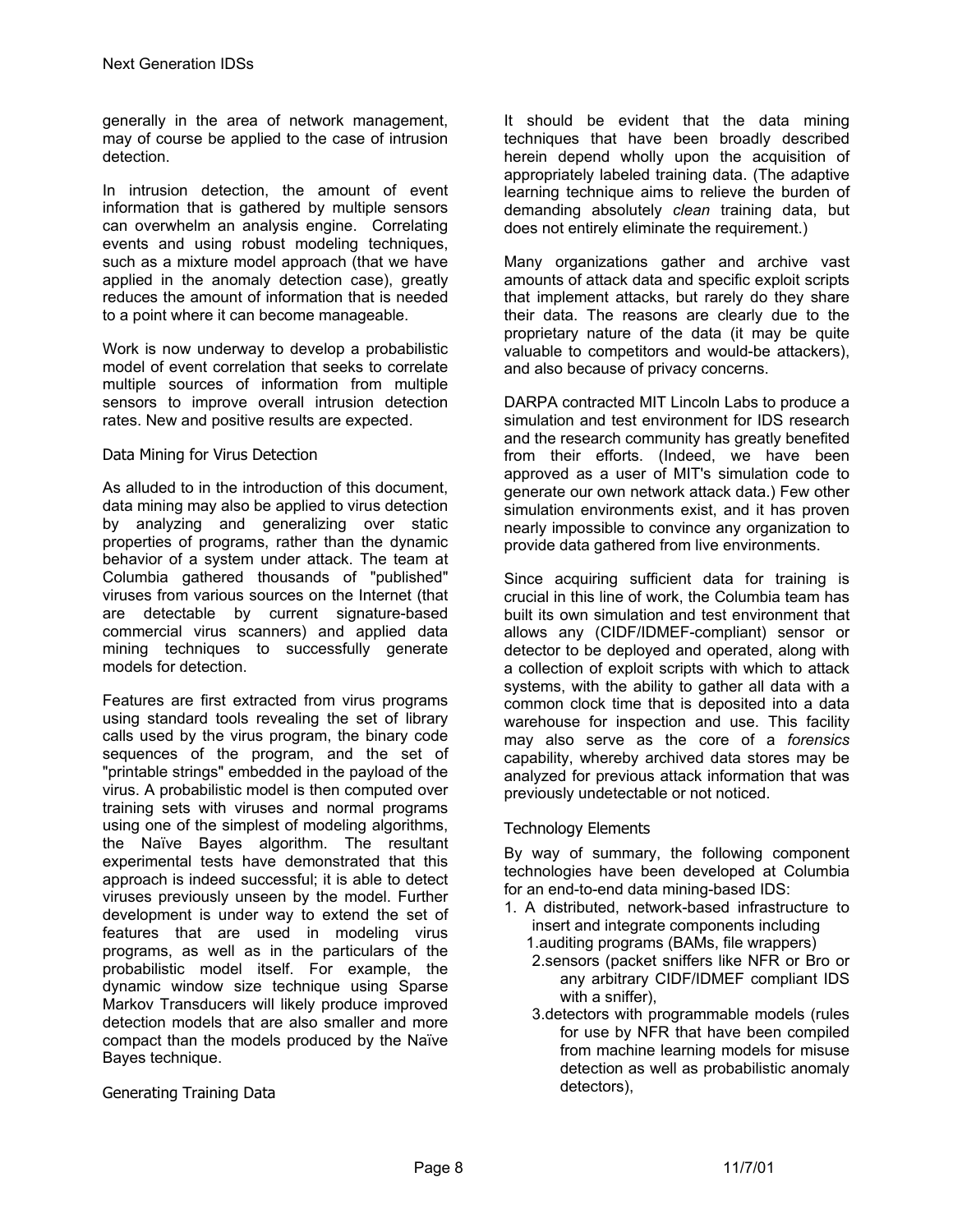- 4.a data warehouse for storing and archiving gathered data (MySql)
- 5.data mining algorithms packaged as a set of utilities that propose useful features from audit data (Madam/ID),
- 6.machine learning programs that generate rules of known attacks or probabilistic models of normal or anomalous behavior (cost-sensitive RIPPER, AdaCost, SMT probabilistic modelers),
- 7.distributors to insert or update new models,
- 8.An infrastructure to deploy detectors and sensors, and to attack systems, gather labeled audit data, and evaluate performance,
- 9.An XML based interface language to handle communication between all components (based upon CIDF and IDMEF proposed standards),
- 10.Algorithms that compute cost-sensitive models that minimize training misclassification costs (AdaCost),
- 11.Programs that implement cost-sensitive models for misuse detection by partitioning model evaluations between front end and back end systems (Judge),
- 12.Ensemble-based algorithms to update models rapidly when new attacks are learned,
- 13.Algorithms to convert a misuse detector into a combined misuse and anomaly detector (DBA2),
- 14.Probabilistic modeling programs that model normal and anomalous behaviors (Mixture models),
- 15.Probabilistic modeling programs for sequential data sources (dynamic window size modeling via SMT's),
- 16.Tools that extract features from executables and email attachments for modeling of viruses and malicious code attachments transmitted in email messages.

### BIBLIOGRAPHY

The following set of papers produced by the Columbia IDS project are available at the website http://www.cs.columbia.edu/ids.

[Wenke](http://www.cs.columbia.edu/ids) Lee and Dong Xiang, Information-Theoretic Measures for Anomaly Detection, The 2001 IEEE Symposium on Security and Privacy, Oakland, CA, May 2001.

2. J. B. D. Cabrera, L. Lewis, X. Qin, Wenke Lee, Ravi Prasanth, B. Ravichandran, and Raman Mehra, Proactive Detection of Distributed Denial of Service Attacks Using MIB Traffic Variables - A Feasibility Study, The Seventh IFIP/IEEE International Symposium on Integrated Network

Management (IM 2001), Seattle, WA, May 2001.

- 3. Wenke Lee, Rahul Nimbalkar, Kam Yee, Sunil Patil, Pragnesh Desai, Thuan Tran, and Sal Stolfo, A Data Mining and CIDF Based Approach for Detecting Novel and Distributed Intrusions In Proceedings of The Third International Workshop on Recent Advances in Intrusion Detection (RAID 2000), Lecture Notes in Computer Science No. 1907, Toulouse, France, October 2000.
- 4. Eleazar Eskin, Wenke Lee and Salvatore J. Stolfo. ``Modeling System Calls for Intrusion Detection with Dynamic Window Sizes.'' Proceedings of DISCEX II. June 2001.
- 5. Wenke Lee, Salvatore J. Stolfo, Philip K. Chan, Eleazar Eskin, Wei Fan, Matthew Miller, Shlomo Hershkop and Junxin Zhang. ``Real Time Data Mining-based Intrusion Detection.'', Proceedings of DISCEX II. June 2001.
- 6. Matthew G. Schultz, Eleazar Eskin, and Salvatore J. Stolfo. ``Malicious Email Filter - A UNIX Mail Filter that Detects Malicious Windows Executables.'' Proceedings of USENIX Annual Technical Conference - FREENIX Track. Boston, MA: June 2001.
- 7. Matthew G. Schultz, Eleazar Eskin, Erez Zadok, and Salvatore J. Stolfo. ``Data Mining Methods for Detection of New Malicious Executables'' Proceedings of IEEE Symposium on Security and Privacy. Oakland, CA: May 2001.
- 8. Leonid Portnoy. ``Intrusion Detection with Unlabeled Data using Clustering'' Undergraduate Thesis. Columbia University: December,2000.
- 9. Eleazar Eskin, Matthew Miller, Zhi-Da Zhong, George Yi, Wei-Ang Lee, Sal Stolfo. ``Adaptive Model Generation for Intrusion Detection Systems'' Workshop on Intrusion Detection and Prevention, 7th ACM Conference on Computer Security, Athens, GR: November, 2000.
- 10. Wenke Lee, Wei Fan, Matthew Miller, Sal Stolfo, and Erez Zadok. "Toward Cost-Sensitive Modeling for Intrusion Detection and Response'' Workshop on Intrusion Detection and Prevention, 7th ACM Conference on Computer Security, Athens, GR: November, 2000.
- 11. Eskin, Eleazar. ``Anomaly Detection over Noisy Data using Learned Probability Distributions'' ICML00, Palo Alto, CA: July, 2000.